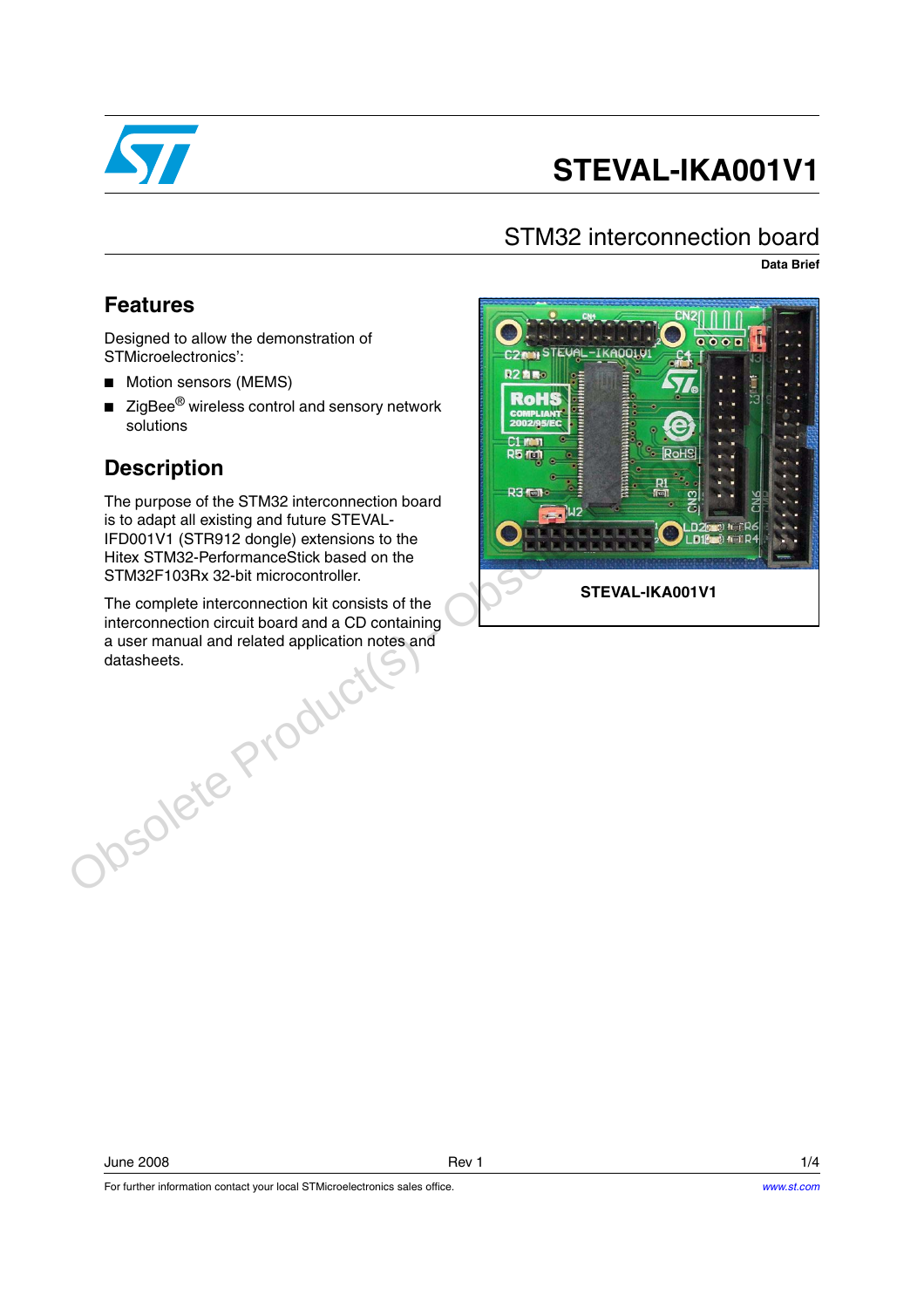### **1 Block diagram**





 $\sqrt{2}$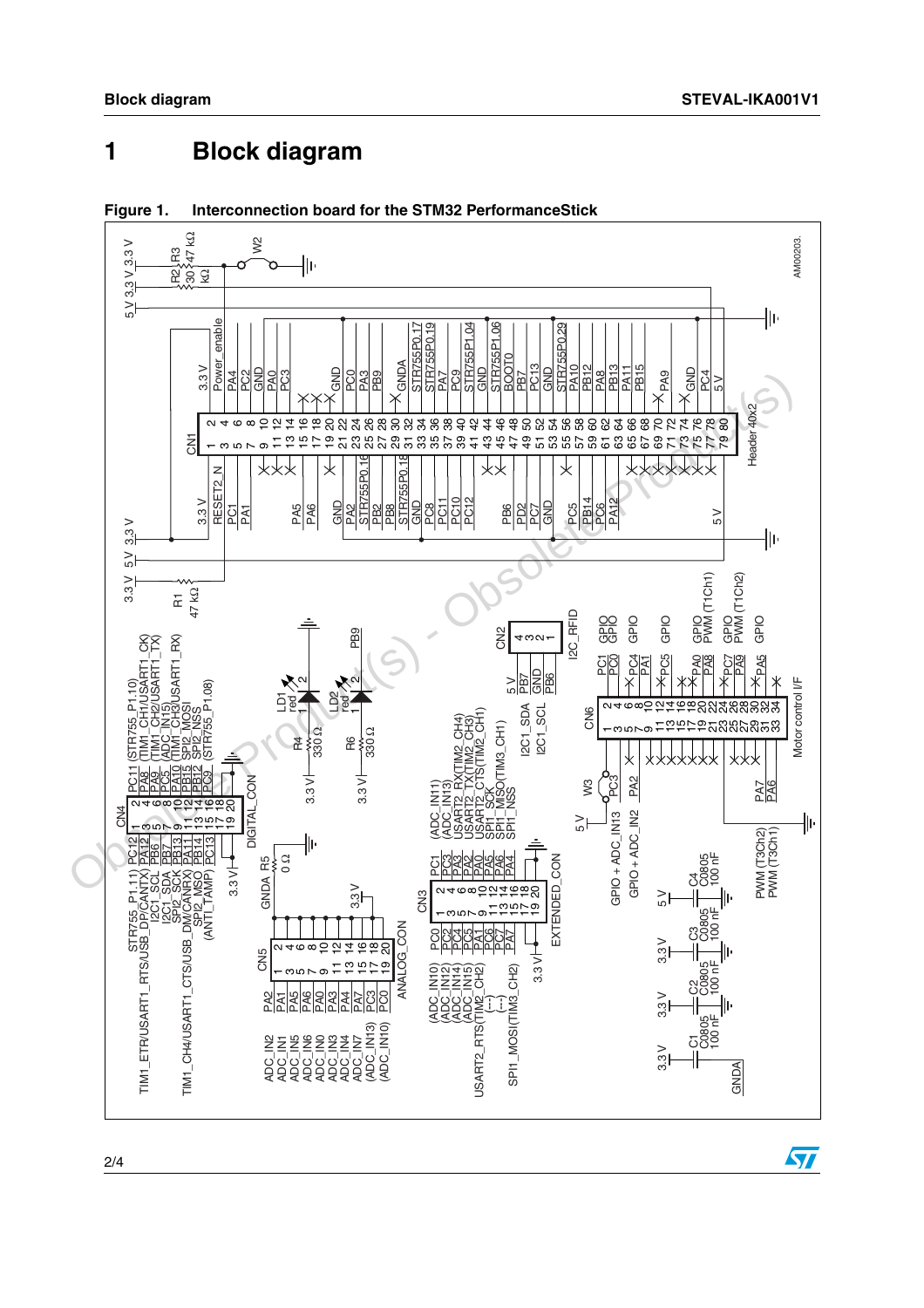## **2 Revision history**

#### Table 1. **Document revision history**

| Date         | <b>Revision</b> | <b>Changes</b>   |
|--------------|-----------------|------------------|
| 11-June-2008 |                 | Initial release. |

Obsolete Product(s) - Obsolete Product(s)